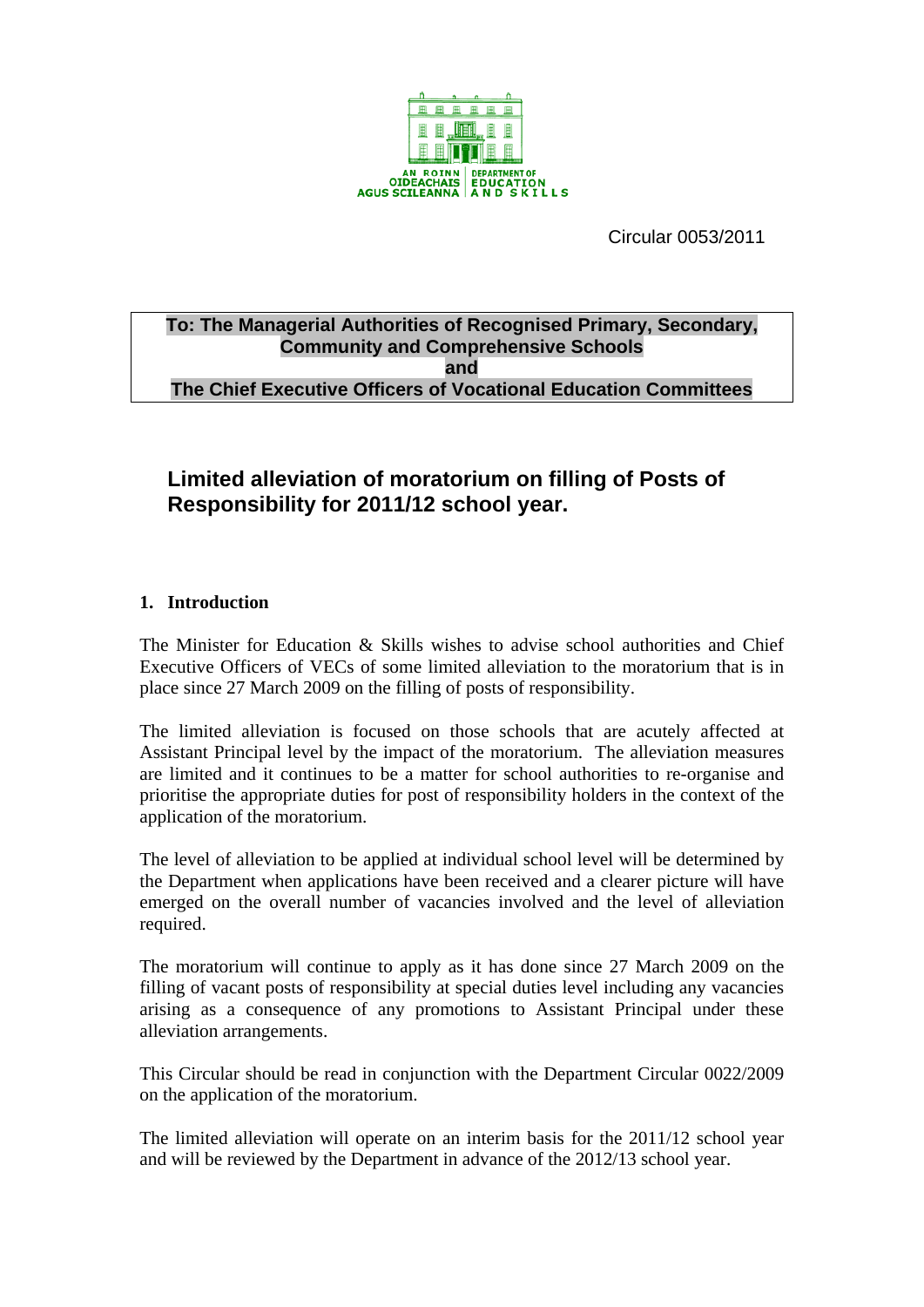## **2. Primary level**

Primary schools that had at least 400 pupils enrolled on 30 September 2010 and have AP vacancies will be eligible to be considered for some limited alleviation.

Primary schools meeting the above criteria that wish to be considered for some limited alleviation, should complete the **application form at Appendix 1** and return it to the Primary Allocations Section of the Department by **Tuesday 20 September 2011.**

# **3. Post Primary level**

Post-Primary schools meeting the criteria outlined below, that wish to be considered for some limited alleviation, should complete the **application form at Appendix 2** and return it to the Post-Primary Allocations Section of the Department by **Tuesday 20 September 2011.**

The Department will, if necessary, make interim decisions in early September on applications for alleviation from schools that are acutely affected by the moratorium and are currently significantly below the relevant AP thresholds.

The alleviation measures at post-primary level will operate as follows:

### (i) Assistant Principal posts of responsibility

Schools that are below the AP thresholds in the table below may apply to the Department for alleviation at Assistant Principal level. Schools that anticipate that they will be below the thresholds as a result of anticipated vacancies at AP level during the remainder of the 2011/12 school year may also apply for alleviation.

The schedule in the table below is based on recognised pupil enrolment on approved courses. The pupil enrolments are those pupils that are enrolled in schools on the 30 September 2010.

| <b>Pupil</b><br><b>Enrolment</b><br>(30/9/10) | Threshold of Assistant<br><b>Principal</b><br>posts<br>in<br>post-primary schools which enable<br>individual<br>schools to apply to the Department for alleviation |
|-----------------------------------------------|--------------------------------------------------------------------------------------------------------------------------------------------------------------------|
| < 100                                         |                                                                                                                                                                    |
| 100-199                                       |                                                                                                                                                                    |
| 200-299                                       | $\overline{2}$                                                                                                                                                     |
| 300-399                                       | 3                                                                                                                                                                  |
| 400-499                                       | 4                                                                                                                                                                  |
| 500-699                                       | 5                                                                                                                                                                  |
| 700-899                                       | 6                                                                                                                                                                  |
| 900-1099                                      | 7                                                                                                                                                                  |
| >1100                                         | 8                                                                                                                                                                  |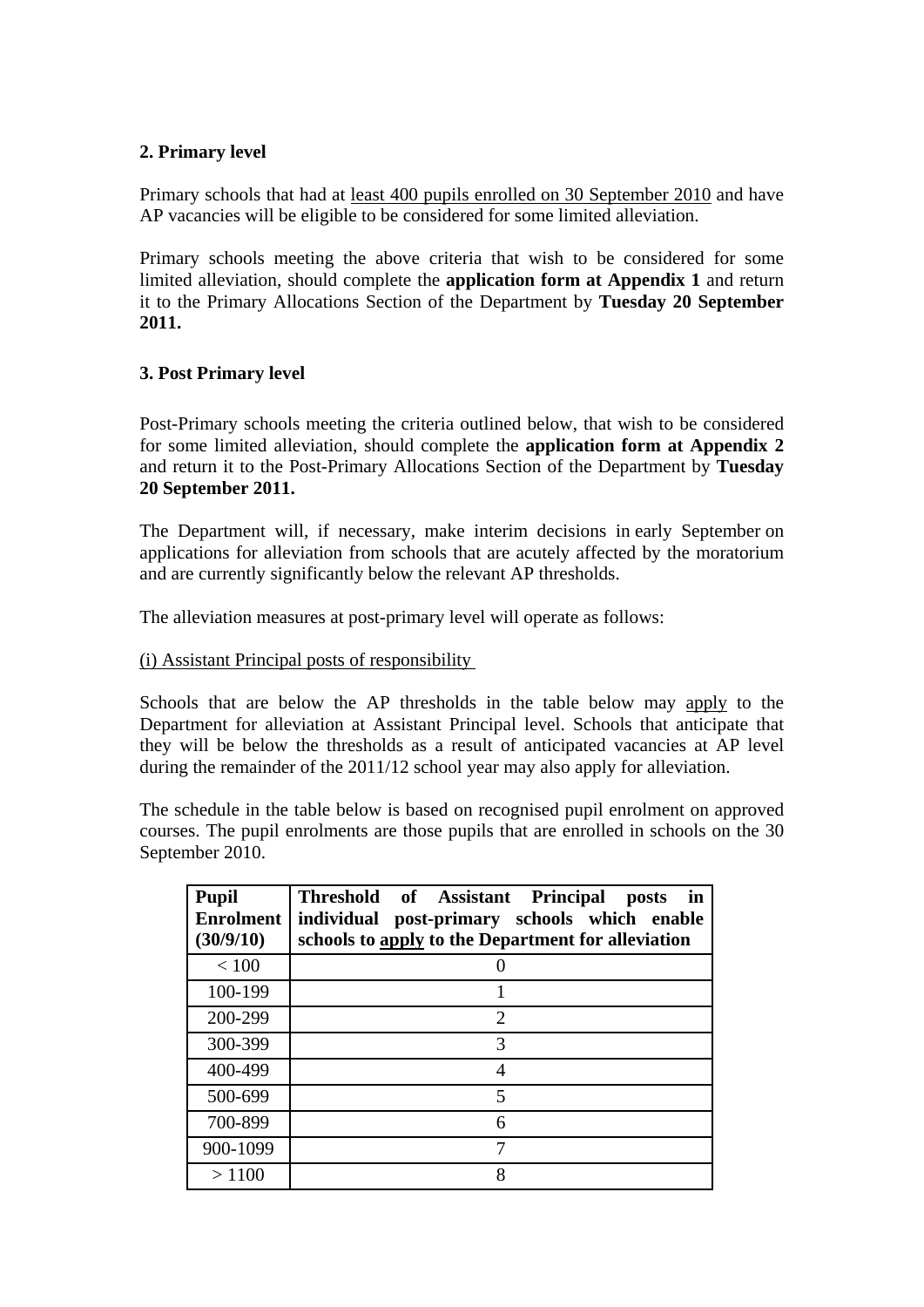Posts of responsibility held on a personal basis must be counted when calculating the threshold of Assistant Principal posts.

### (ii) Programme Co-ordinator Posts at Assistant Principal level

Schools may apply to the Department for a limited alleviation of the moratorium on filling of Programme Co-ordinator Posts at Assistant Principal level vacancies for the 2011/12 school year. The extent of alleviation will be determined having regard to each school's overall position in relation to Assistant Principal posts.

#### (iii) Director of Adult Education at Deputy Principal level:

Schools may apply to the Department for a limited alleviation of the moratorium on filling of Director of Adult Education at Deputy Principal level vacancies for the 2011/12 school year. The extent of alleviation will be determined when the level of applications involved is known.

## **4. Payment of Post of Responsibility Allowance**

Payment will be made with effect from the date of appointment to a Post of Responsibility in the new school year.

## **5. Queries:**

Queries in relation to these alleviation arrangements should be sent to the following email addresses:-

Primary schools: mail to: PrimaryAllocations@education.gov.ie

Post primary schools: mail to: Allocations@education.gov.ie

Hubert Loftus Principal Officer Teacher Allocations Section

August 2011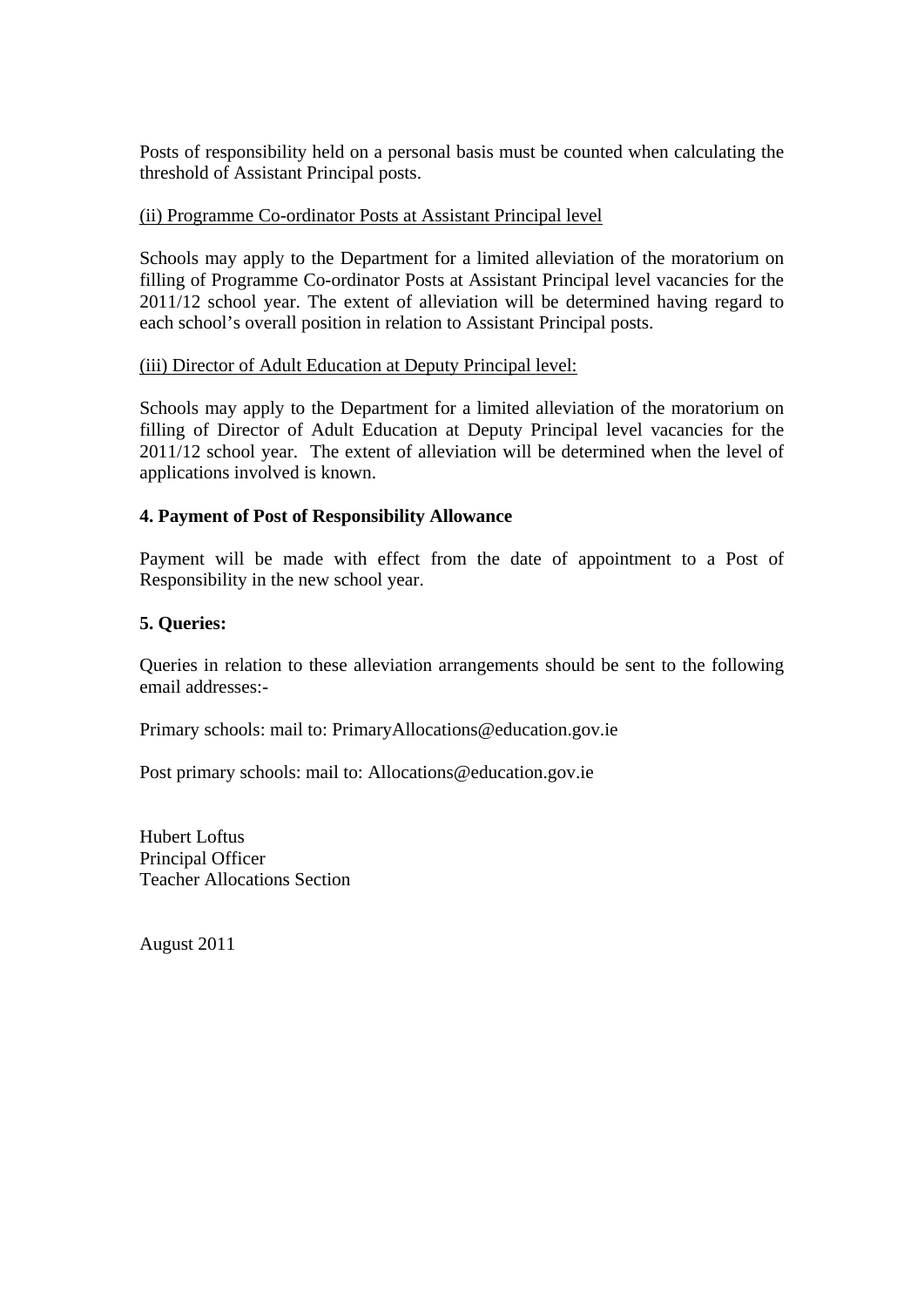# **Appendix 1**

## **Application Form for Primary Schools for POR alleviation at Assistant Principal level for 2011/12 school year**

Please note that eligibility to apply for alleviation is confined to primary schools that had at least 400 pupils enrolled on 30 September 2010.

| School Name:                                                                                                           |                                                                                        |  |
|------------------------------------------------------------------------------------------------------------------------|----------------------------------------------------------------------------------------|--|
|                                                                                                                        |                                                                                        |  |
|                                                                                                                        |                                                                                        |  |
|                                                                                                                        |                                                                                        |  |
| School Address:                                                                                                        |                                                                                        |  |
|                                                                                                                        |                                                                                        |  |
|                                                                                                                        |                                                                                        |  |
|                                                                                                                        |                                                                                        |  |
| Roll Number:                                                                                                           |                                                                                        |  |
| Contact phone number:                                                                                                  |                                                                                        |  |
|                                                                                                                        |                                                                                        |  |
| Contact e-mail address:                                                                                                |                                                                                        |  |
|                                                                                                                        |                                                                                        |  |
|                                                                                                                        | Pupil enrolment @ 30 September 2010:                                                   |  |
|                                                                                                                        |                                                                                        |  |
|                                                                                                                        | Please state the current number of Assistant Principals in your school:                |  |
| (position @ September 2011)                                                                                            |                                                                                        |  |
|                                                                                                                        | Please state the current number of special duties post holders in your school:         |  |
| (position @ September 2011)                                                                                            | Please state the projected number of Assistant Principals in your school               |  |
|                                                                                                                        |                                                                                        |  |
| @ 30 June 2012 based on AP vacancies that are anticipated to arise during<br>the remainder of the 2011/12 school year: |                                                                                        |  |
|                                                                                                                        |                                                                                        |  |
|                                                                                                                        | For each Assistant Principal vacancy that is anticipated to arise during the remainder |  |
|                                                                                                                        | of 2011/12 school year please state the date when this vacancy is due to occur and     |  |
|                                                                                                                        | the reason for same (e.g. retirement etc.)                                             |  |
|                                                                                                                        |                                                                                        |  |
| <b>Date</b>                                                                                                            | Reason for anticipated vacancy at AP level                                             |  |
|                                                                                                                        |                                                                                        |  |
|                                                                                                                        |                                                                                        |  |
|                                                                                                                        |                                                                                        |  |
|                                                                                                                        |                                                                                        |  |
|                                                                                                                        |                                                                                        |  |
|                                                                                                                        |                                                                                        |  |
|                                                                                                                        |                                                                                        |  |

I confirm on behalf of the Board of Management that the above information is correct.

 $Signed:$ Title: \_\_\_\_\_\_\_\_\_\_\_\_\_\_\_\_\_\_\_\_\_\_

Date:

Completed application forms should be returned to the Primary Allocations Section in the Department's offices in Athlone on or before **Tuesday 20 September 2011**.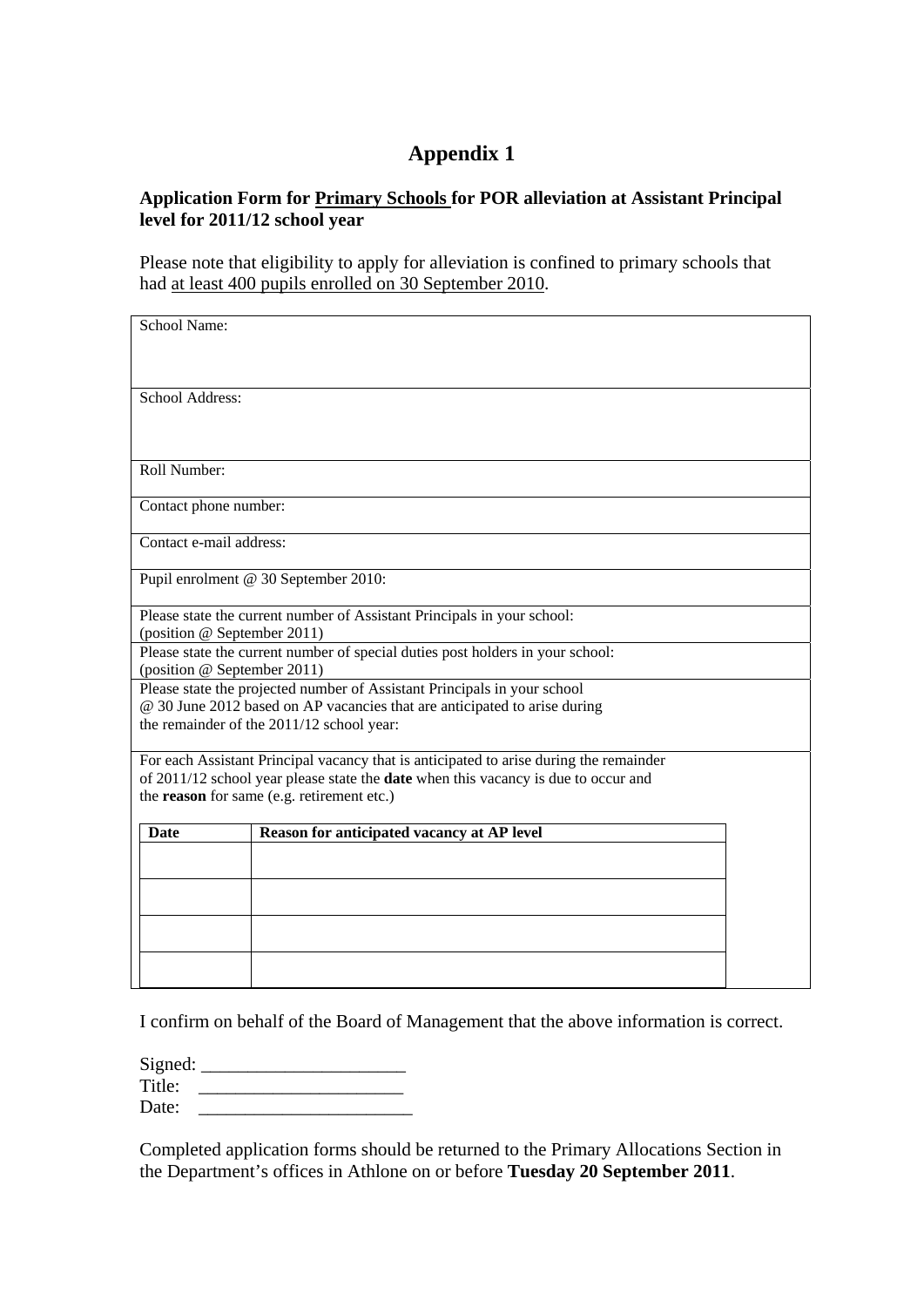# **Appendix 2**

# **Application Form for Post-Primary Schools for POR alleviation for 2011/12 school year**

Please note that eligibility to apply for POR alleviation at Assistant Principal level is confined to post-primary schools that are either currently below or anticipated to go below the thresholds set out in the table in Section 3 of this Circular.

| School Name:                |                                                                                                                                                                                                                            |  |
|-----------------------------|----------------------------------------------------------------------------------------------------------------------------------------------------------------------------------------------------------------------------|--|
| School Address:             |                                                                                                                                                                                                                            |  |
| Roll Number:                |                                                                                                                                                                                                                            |  |
| Contact phone number:       |                                                                                                                                                                                                                            |  |
| Contact e-mail address:     |                                                                                                                                                                                                                            |  |
|                             | Pupil enrolment @ 30 September 2010:                                                                                                                                                                                       |  |
| (position @ September 2011) | Please state the current number of Assistant Principals in your school:                                                                                                                                                    |  |
| (position @ September 2011) | Please state the current number of special duties post holders in your school:                                                                                                                                             |  |
|                             | Please state the projected number of Assistant Principals in your school<br>@ 30 June 2012 based on AP vacancies that are anticipated to arise during<br>the remainder of the 2011/12 school year:                         |  |
|                             | For each Assistant Principal vacancy that is anticipated to arise during the remainder<br>of 2011/12 school year please state the date when this vacancy is due to occur and<br>the reason for same (e.g. retirement etc.) |  |
| <b>Date</b>                 | Reason for anticipated vacancy at AP level                                                                                                                                                                                 |  |
|                             |                                                                                                                                                                                                                            |  |
|                             |                                                                                                                                                                                                                            |  |
|                             |                                                                                                                                                                                                                            |  |
|                             |                                                                                                                                                                                                                            |  |

If applying for alleviation in respect of a Programme Coordinator post at AP level please state the date the vacancy occurred (or is anticipated to occur) and the reason for same

| Date | <b>Reason for vacancy at Programme Coordinator level</b> |
|------|----------------------------------------------------------|
|      |                                                          |
|      |                                                          |
|      |                                                          |